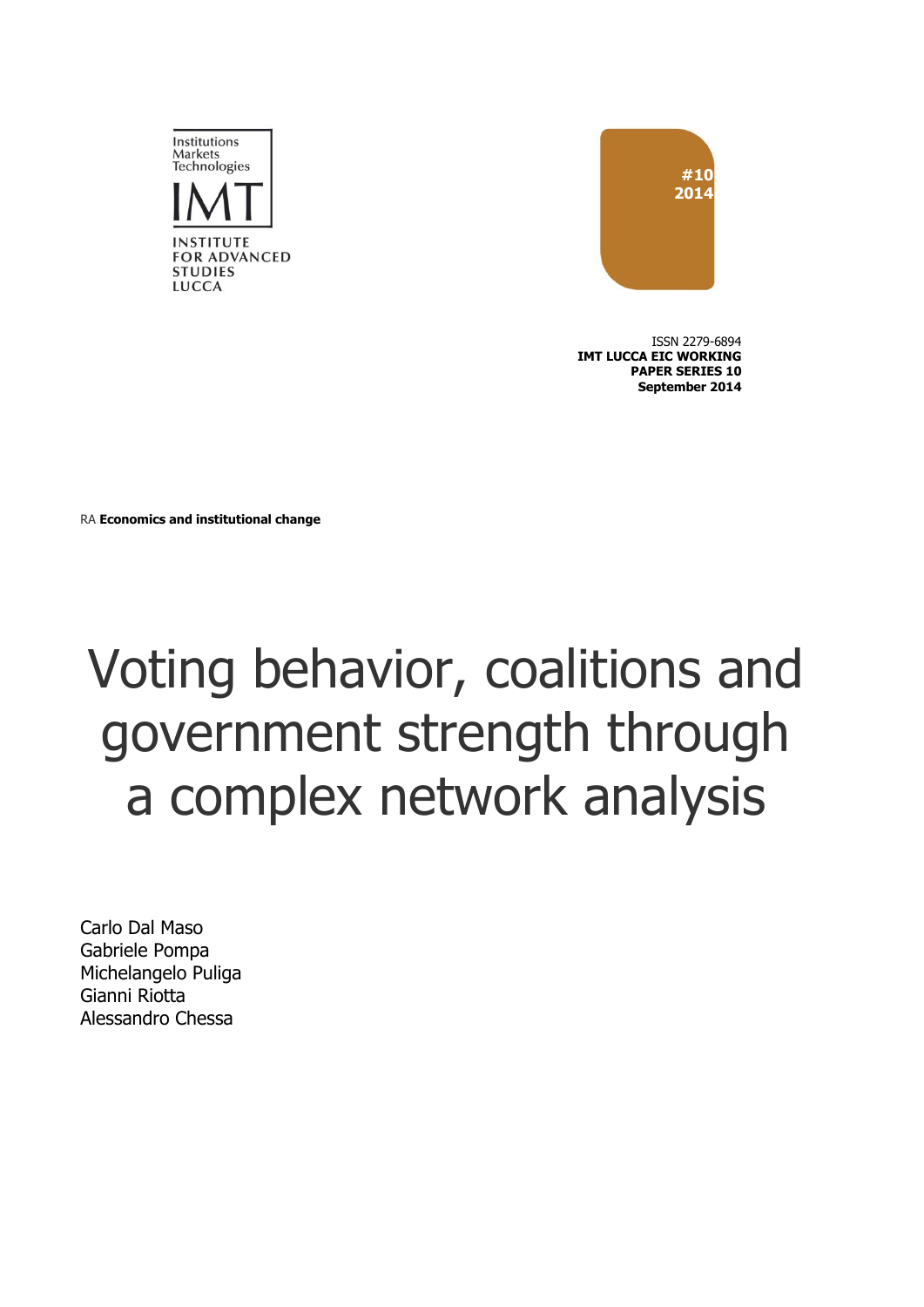ISSN 2279-6894 IMT LUCCA EIC WORKING PAPER SERIES #10/2014 © IMT Institute for Advanced Studies Lucca Piazza San Ponziano 6, 55100 Lucca

Research Area **Economics and institutional change**

# Voting behavior, coalitions and government strength through a complex network analysis

**Carlo Dal Maso;** IMT Institute for Advanced Studies Lucca

**Gabriele Pompa** IMT Institute for Advanced Studies Lucca

**Michelangelo Puliga** IMT Institute for Advanced Studies Lucca

**Gianni Riotta** Princeton University IMT Institute for Advanced Studies Lucca

**Alessandro Chessa** IMT Institute for Advanced Studies Lucca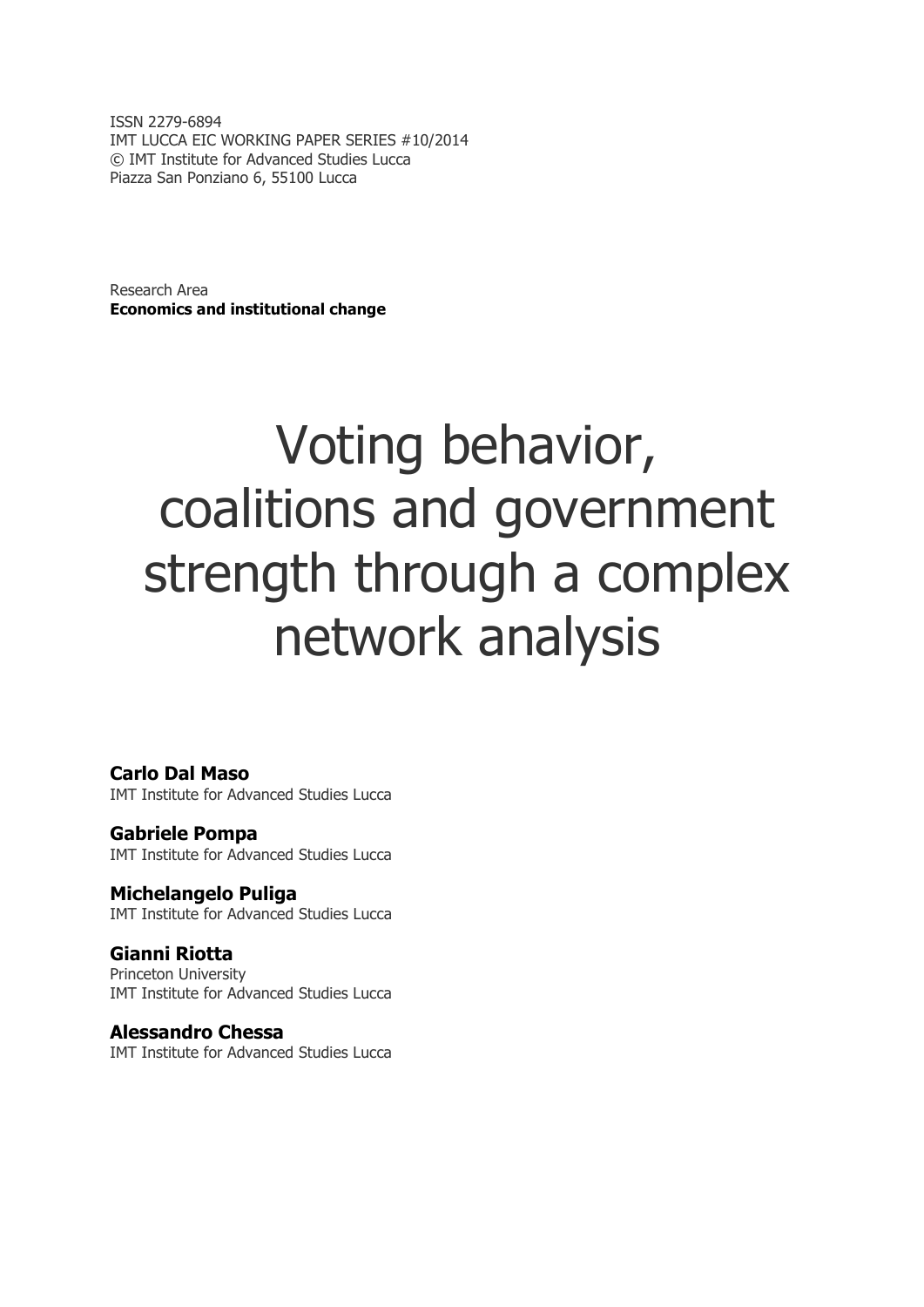## Voting Behavior, Coalitions and Government Strength through a Complex Network Analysis

Carlo Dal Maso,<sup>1</sup> Gabriele Pompa,<sup>1</sup> Michelangelo Puliga,<sup>1, 2</sup> Gianni Riotta,<sup>1, 3</sup> and Alessandro Chessa<sup>1, 2</sup>

 ${}^{2}$ Linkalab, Complex Systems Computational Laboratory, Cagliari, Italy

 ${}^{3}$ Department of French and Italian, Pirelli Chair, Princenton Univerity, New Jersey, USA

(Dated: July 3, 2014)

We analyze the network of relations between parliament members according to their voting behavior. In particular, we examine the emergent community structure with respect to political coalitions and government alliances. We rely on tools developed in the Complex Network literature to explore the core of these communities and use their topological features to develop new metrics for party polarization, internal coalition cohesiveness and government strength. As a case study, we focus on the Chamber of Deputies of the Italian Parliament, for which we are able to characterize the heterogeneity of the ruling coalition as well as parties specific contributions to the stability of the government over time. We find sharp contrast in the political debate which surprisingly does not imply a relevant structure based on establised parties. We take a closer look to changes in the community structure after parties split up and their effect on the position of single deputies within communities. Finally, we introduce a way to track the stability of the government coalition over time that is able to discern the contribution of each member along with the impact of its possible defection. While our case study relies on the Italian parliament, whose relevance has come into the international spotlight in the present economic downturn, the methods developed here are entirely general and can therefore be applied to a multitude of other scenarios.

PACS numbers:

### I. INTRODUCTION

A great deal of recent research has been devoted to explaining political polarization in parliaments [\[1,](#page-7-0) [2\]](#page-7-1). This literature has been dominated by models where party polarization is either explained by the polarization of the electorate or through the party and ideology of deputies. A new stem of literature has recently adopted tools of Complex Network Science [\[3,](#page-7-2) [4\]](#page-7-3) to investigate this issue, with a network representation being given to committees and subcommittees who share the same members in the US Congress [\[5\]](#page-7-4), to members of the Congress who cosponsor bills [\[6,](#page-7-5) [7\]](#page-7-6) or those who place the same roll-call votes [\[8\]](#page-7-7). We follow the latter approach so that deputies are represented as nodes within a network where the number of shared roll-call votes determines the strength of their links. Similarly to [\[9,](#page-7-8) [10\]](#page-7-9) we make use of the network science concept of modularity in order to reconstruct the community structure of the parliament [\[11\]](#page-7-10). We introduce a novel method to characterize the position of each deputy in the community of reference, based on its contribution to the modularity score, proposing a more intuitive interpretation compared to that based on the spectral decomposition developed in [\[10\]](#page-7-9) and in [\[5\]](#page-7-4). The method presented here can be easily generalized on a wider European scale, and replicated across a longer time span or in industry-specific policies. The rest of the paper is organized as follows. In the "Methods" section we present the methodology used to investigate parliamentary polarization, party cohesion, community structure and their time evolution, in the "Results" section the main findings related to the specific case of the Italian Parliament are presented, while in the "Discussion" section we draw our conclusions and sketch the lines of future research.

#### II. METHODS

As the first step in our methodology we construct a graph where each node represents one of the  $n$  deputies and edges are drawn every time two deputies display the same voting behavior  $[16]$ . We then normalize edges by the total number of votes in the reference period in order to obtain a weighted graph where weights are  $0 \leq w_{ij} \leq 1$ . Full weight is given to two deputies i, j if they participated in all sessions and voted exactly the same way in all of sessions. When a deputy quits the parliament, because of incompatibility, resignation etc., and his or her seat is taken by a new person, we consider the two deputies as being just one node  $[17]$ .

Initially, we look at the topological structure of parties in order to study their cohesion over time. Completely ignoring any a priori knowledge of party affiliation, we look at the communities arising directly from voting behavior to see whether they match or not.

#### Analysis of party cohesion

Consider each party as a subgraph  $C$  of the graph  $G$ , with  $n<sub>C</sub>$  being the number of deputies in the party. An intuitive way of measuring party cohesion (i.e. the tendency of the party to vote as a single entity) is to evaluate

<sup>&</sup>lt;sup>1</sup> IMT, Institute for Advanced Studies, Lucca, Italy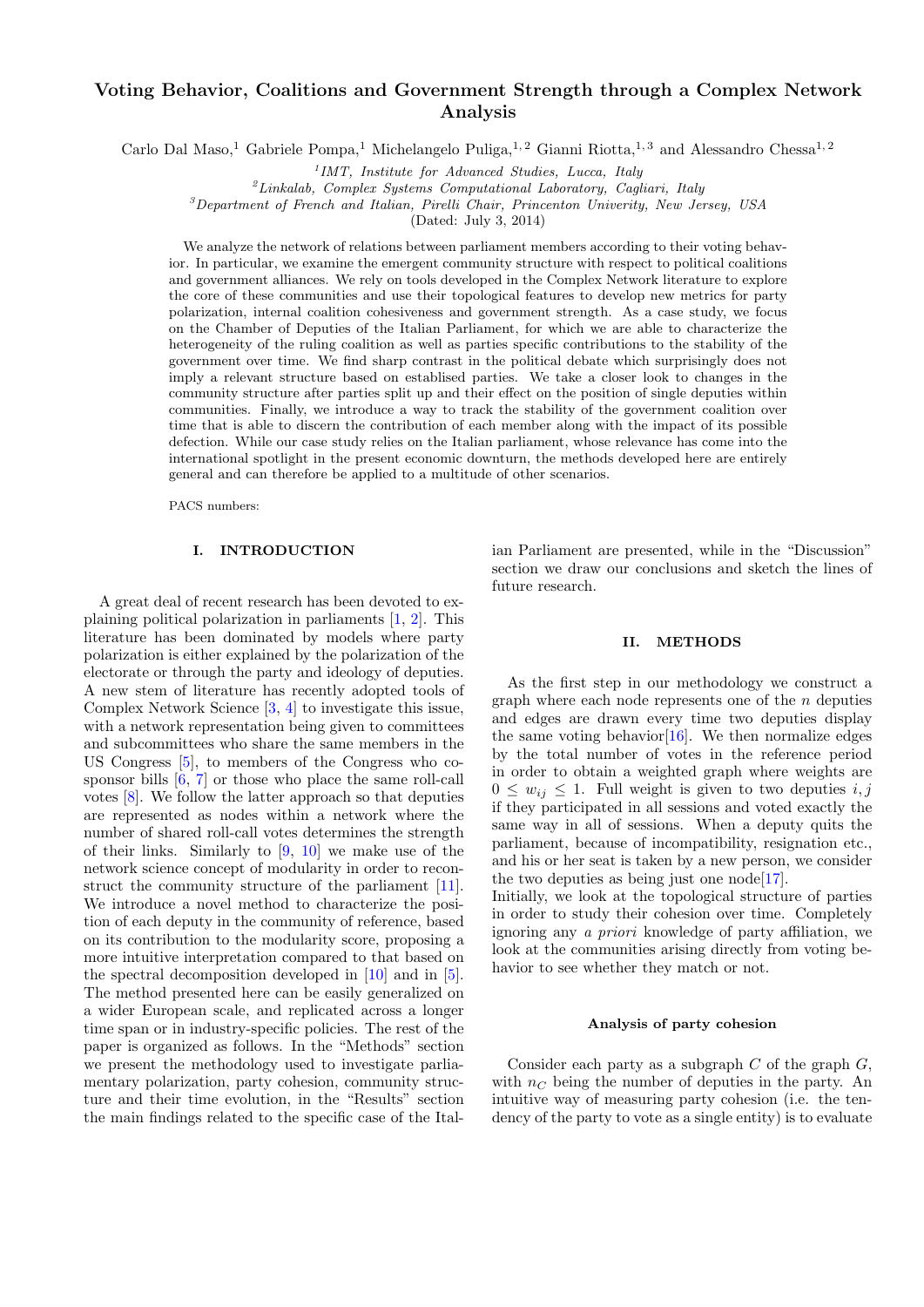the intra-cluster density  $d_{int}(C)$  defined as the ratio between the total internal strength of the sub-graph C and the number of all possible edges inside that cluster [\[12\]](#page-7-13)

$$
d_{int}(C) = \frac{\sum_{ij \in C} w_{ij}}{n_c (n_c - 1)/2}
$$

.

.

Similarly, we can define the inter-cluster density  $d_{ext}(C)$ as the ratio between the observed strength of edges running from the nodes of C to the rest of the network and the maximum number of edges connecting internal with external nodes:

$$
d_{ext}(C) = \frac{\sum_{i \in C, j \notin C} w_{ij}}{n_c (n - n_c)}
$$

A party stands out as a specific political group if  $d_{int}(C)$ is appreciably larger than the average link density  $d(G) = \sum_{i,j} w_{ij} / \frac{n(n-1)}{2}$  $\frac{i-1}{2}$  of the entire network G and similarly we expect  $d_{ext}(C)$  to be appreciably smaller. Searching for the best tradeoff between a large intracluster density and a small inter-cluster one is indeed an implicit or explicit goal for most algorithms used in community detection [\[11,](#page-7-10) [12\]](#page-7-13).

#### Community and core detection

Modularity optimization is a well-established method for detecting communities [\[11\]](#page-7-10). The idea behind modularity is that a random graph should not have a cluster structure so that communities are revealed maximizing the difference between the density of edges in a sub-graph and that expected if edges were connected at random. Hence the modularity function of a weighted graph [\[13\]](#page-7-14), where in our case nodes are deputies and edges represent the percentage of votes that two of them have in common, is given by:

$$
Q = \frac{1}{2W} \sum_{i,j} \left( A_{ij} - \frac{s_i s_j}{2W} \right) \delta(C_i, C_j)
$$

where  $A_{ij}$  gives the fraction of similar votes deputies  $i$ and j share in common  $(A_{ij} = w_{ij})$ , W is the total weight in the network,  $\delta(C_i, C_j)$  is a delta function that yields one if deputies  $i$  and  $j$  are in the same community  $(C_i = C_j)$  and 0 otherwise, and  $s_i, s_j$  represent the strength of node  $i$  and  $j$  respectively.

In the general case of modern democracies the typical result of the modularity optimization should be the splitting of the graph into two communities that reproduces the government coalition and the opposition.

Moreover each node in its community usually doesn't have the same importance for its stability. Indeed, the removal of a node in the community core should affect the partition much more than the deletion of a boundary node. In other terms, some deputies display such a high

degree of internal connections so that they can be identified as the bulk of the coalition. As we proceed toward the boundary, deputies display increasing connections to the opposite community.

In order to investigate this structure, we exploit the properties of the modularity function following a new procedure introduced in [\[14\]](#page-7-15). By definition, if the modularity associated with a network has been optimized, every perturbation of the partition leads to a negative variation of the modularity  $dQ < 0$ .

We compute the effect on the modularity associated with the shift of a deputy from one community to another and we plot the corresponding  $dQ's$  distribution in order to check the coreness of each deputy and his party. In case of three or more communities  $dQ$  was originally developed in [\[14\]](#page-7-15) to report the minimum variation in modularity, i.e. modularity was compared against a setup in which each node was moved, one per time, to its *clos*est community. Here we rather consider movements to the farthest community in order to avoid abrupt shifts in the distribution of  $dQ$  due to the rise of small temporary (third) communities. Finally the histogram of the  $dQ's$  will highlight the different groups that make up the coalition and will show different sub distributions along the support interval of  $dQ$ .

### Measures of Polarization, Cohesion and Stability

Dealing with roll-call vote's networks as a whole, standard approaches  $[8, 10, 15]$  $[8, 10, 15]$  $[8, 10, 15]$  $[8, 10, 15]$  $[8, 10, 15]$  have adopted the modularity score as a measure for party polarization. However, our methodology gives us the possibility to consider the overall voting behavior on a much finer scale, considering the contribution of every single deputy. In line with this, we have decided to measure the polarization as an average decrease in the modularity score consequent to the substitution of two opposite deputies; the larger the decrease in the modularity score, the larger the current contraposition between the two coalitions becomes. So we define the polarization as the sum of the median of the monthly  $dQ$  distributions of the two communities [\[18\]](#page-7-17).

When we focus on features of only one community, we still need to account for the community structure of the whole graph. Think for instance of two time frames in which the members of the ruling coalition vote exactly the same while the opposition voted  $1/2$  and  $1/4$  of the time with the government. Then the government  $dQ$  distribution would present more extreme values in the latter case, determining a shift towards more negative values of the mass of the entire distribution, despite the cohesion of the government per se not changing at all. Therefore any measure of cohesion should be robust to changes in the location of the distribution. A suitable one is represented by the interquartile difference of the  $dQ's$  distribution that we will employ as our standard definition for the party/coalition cohesiveness.

In addition to polarization and cohesion, the stability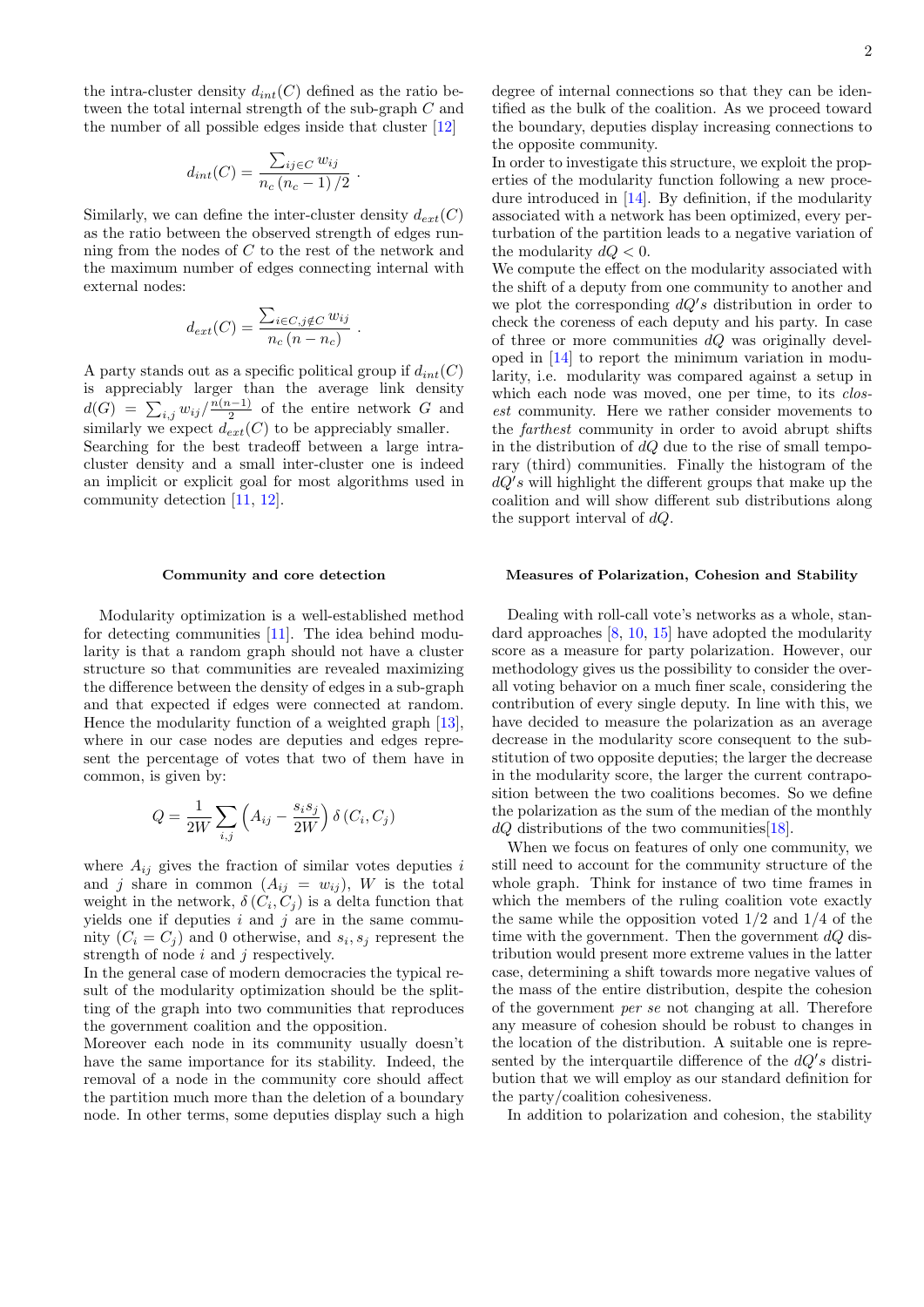of the government is directly affected by the number of its loyal deputies; in order for laws to be passed, half plus one of the total number of deputies are needed in the Chamber of Deputies. So as a rough rule of thumb, we can consider a government that keeps up to half plus one deputies on his side to still be safe. This measure accounts for the stability of the government comunity in the shape of a safety zone that divides the last critical deputy able to break down the majority from the  $dQ = 0$ postion before the oppositon community region.

#### III. RESULTS

As a concrete case we analyze the network of deputies in the newly elected Italian Chamber of Deputies (2013). We collect information on the 630 deputies and their voting behavior from the government open data SPARQL endpoint [\[19\]](#page-7-18). The reader may refer to table [I](#page-7-19) for an outline of the main Italian parties mentioned in this paper. The available data cover parliamentary votes from April 2013, when the new parliament was appointed, to the end of December 2013. Despite being quite a short period of time, the dataset covers 2820 parliamentary votes, which implies more than 1.5 million individual votes in our time span. Importantly, the Italian government has made semantic data following W3C standards available, which translates into fast and precise data manipulation through computer based queries. We refer to this source of data for the profiles of deputies and the classification of votes, while data on voting behavior of single deputies was taken directly from institutional web sites[\[20\]](#page-7-20).

Figure [1](#page-4-0) represents the evolution of density measures over time for each party in the Italian Chamber of Deputies. While the structures of the M5S, PD, SEL and LNA parties are recognizable within the graph, the other groups present inter- and intra-cluster densities that are very close to each other, or at times even overlapping.

This means that at a certain point their votes proportionally coincide to a greater degree with other groups than with their own members. The plots marked with a colored background report the splitting of two political groups, when the PDL breaks up into the NCD and the FI in November 2013 and the PI exits from the SCPI in December 2013. The inter-cluster density, represented in green, is clearly higher for groups who support the government (PD, PDL and SCPI). Theoretically these groups should vote in compliance with the majority's prescriptions, thereby showing a similar voting behavior. Once we take into account the average monthly levels of edge density  $d(G)$  the topological structure of parties becomes very similar to the rest of the graph. As such, parties may not be the most appropriate representation of voting structure, thus leading us to consider the behavioral identification of political groups through the modularity function. Once applied to the graph of deputies, the modularity optimization usually splits the graph into two communities that almost exactly match



<span id="page-4-0"></span>FIG. 1: Members of a party show cohesion if the links connecting them are stronger than the ties with other deputies. We capture the former by the intra-cluster density  $d_{int}(C)$  and the latter by the inter-cluster density  $d_{ext}(C)$ . The party shows high cohesion when the two lie considerably higher and lower respectively copared to the average link density of the whole parliament  $d(C)$ .

the government coalition and the opposition as shown in figure [2](#page-5-0) where the vertical dashed line separates the two coalitions.

Afterword we compute the effect on the modularity associated with the removal of a deputy from his community computing the corresponding  $dQ's$  and the result is also shown in figure [2.](#page-5-0) The histogram shows the  $dQ's$ distribution of the government's coalition on the left side of the dashed line and that of the opposition on the right, with alle the dQ associated to different parties in different colors.

Indeed, the core of the coalition appears to be made up by a relatively higher share of deputies from the centerleft party PD while relatively more deputies from the center-right party PDL appear to be at the periphery as we move to the right. This provides an interesting insight on the rather different roles played by the two main Italian parties joined by a coalition pact, namely the PD and the PDL, with the latter ultimately quitting the gov-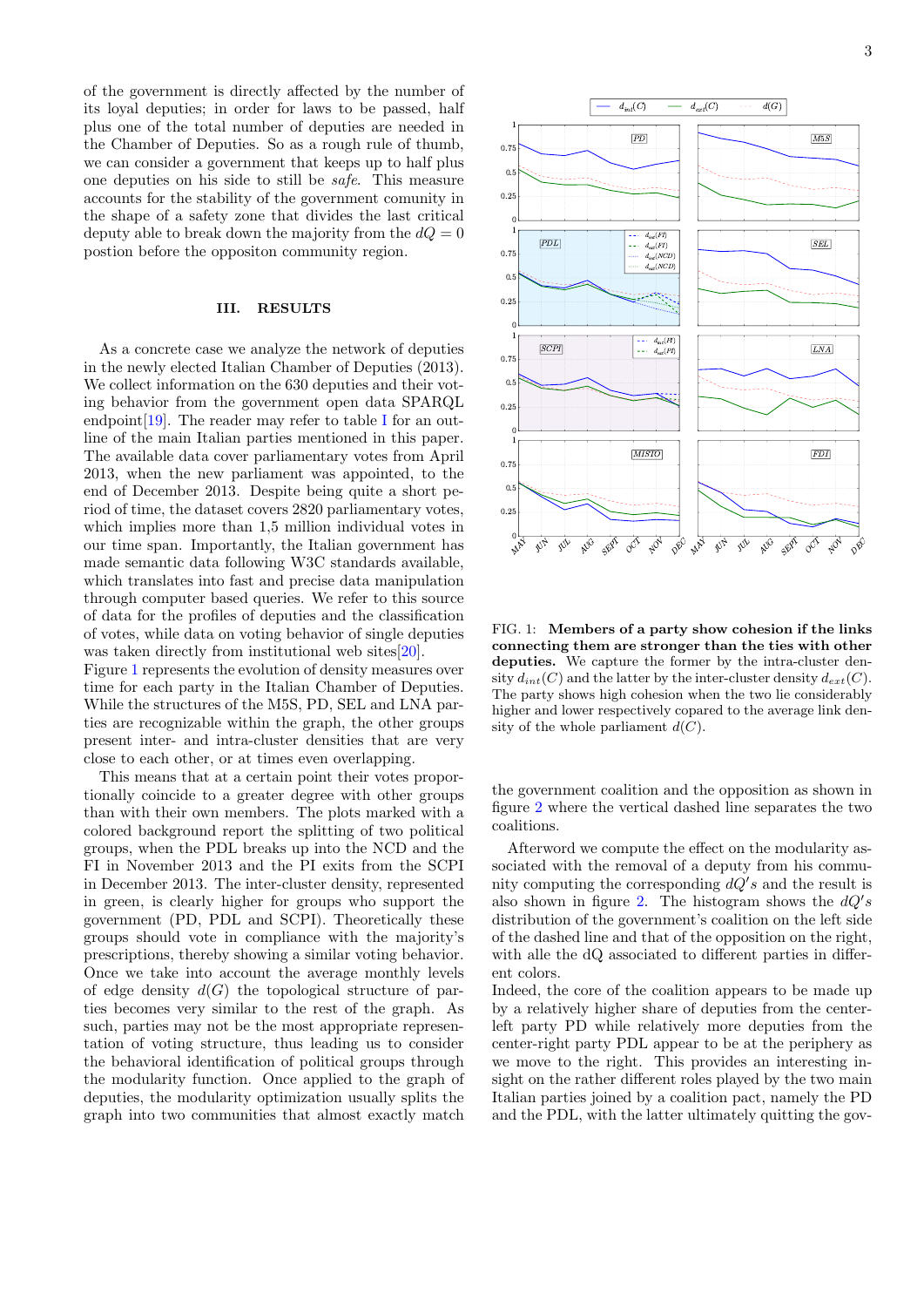

<span id="page-5-0"></span>FIG. 2: Community Structure of the Italian Parliament. The vertical dashed line separates the two main coalitions/communities (Government/Opposition). Each coalition comprises different parties corresponding to different colors. The quantity 'dQ' is associated to the coreness of each deputy/party. The distributions are obtained computing the coreness of each deputy and then aggregating them in the form of a stacked istogram. The more the distance of the bars from the vertical dashed line, the more the deputies/parties are at the core of their coalition. Notice how the main parties tend to segregate in clusterd distributions with different positions in the 'dQ' axes.

ernment in mid November 2013. As for the opposition, note that the support of  $dQ$  is far more dispersed with each group taking on a limited range of values in the distribution. This is not surprising in that the opposition is not a coalition per se but rather a set of groups that might vote with the ruling coalition depending on the subject at hand. In particular, deputies from the M5S make up the core of the opposition with a higher magnitude of dQ, which also holds true when compared to the core of the government coalition. This may be due to a relatively inflexible opposition to the government or in equal measure to the fact that it is the largest group in the opposition community. On the other hand, the SEL and the LNA are progressively closer to the border of the community, which may be reasonable if we consider that these groups used to be allies of two parties in the government coalition, namely the PD and the PDL respectively.

#### Time evolution of the community structure

The same analysis has been carried out over time, dividing votes per month, building up the corresponding graphs and performing the community and core analysis on each monthly network. In figure [3](#page-5-1) the two main communities present increasingly extreme values of dQ over time, which in turns provides evidence of increasing polarization in the parliament.

As outlined in the Methods section we measure the po-



<span id="page-5-1"></span>FIG. 3: The evolution of community structure over time provides a way to track the cohesion of the government and the overall polarization in the parliament. The empyrical analog of the cohesion is represented here by the interquantile difference of the  $dQ$  distribution, where higher cohesion occurs for lower values of the interquantile. On the other hand higher parliament polarization is captured by the distance between the two medians. Finally the safety zone that divides the last critical deputy able to break down the majority from the vertical dashed line  $(dQ = 0)$  is represented in green.

larization as the sum of the median of the monthly  $dQ$ distributions of the two communities. In this respect, December noticeably stands out, with a reduction in the extreme values of  $dQ$  for the opposition. This is actually driven by the fragmentation of the PDL, which witnessed its deputies loyal to the leader Silvio Berlusconi, withdraw their support of the government and start to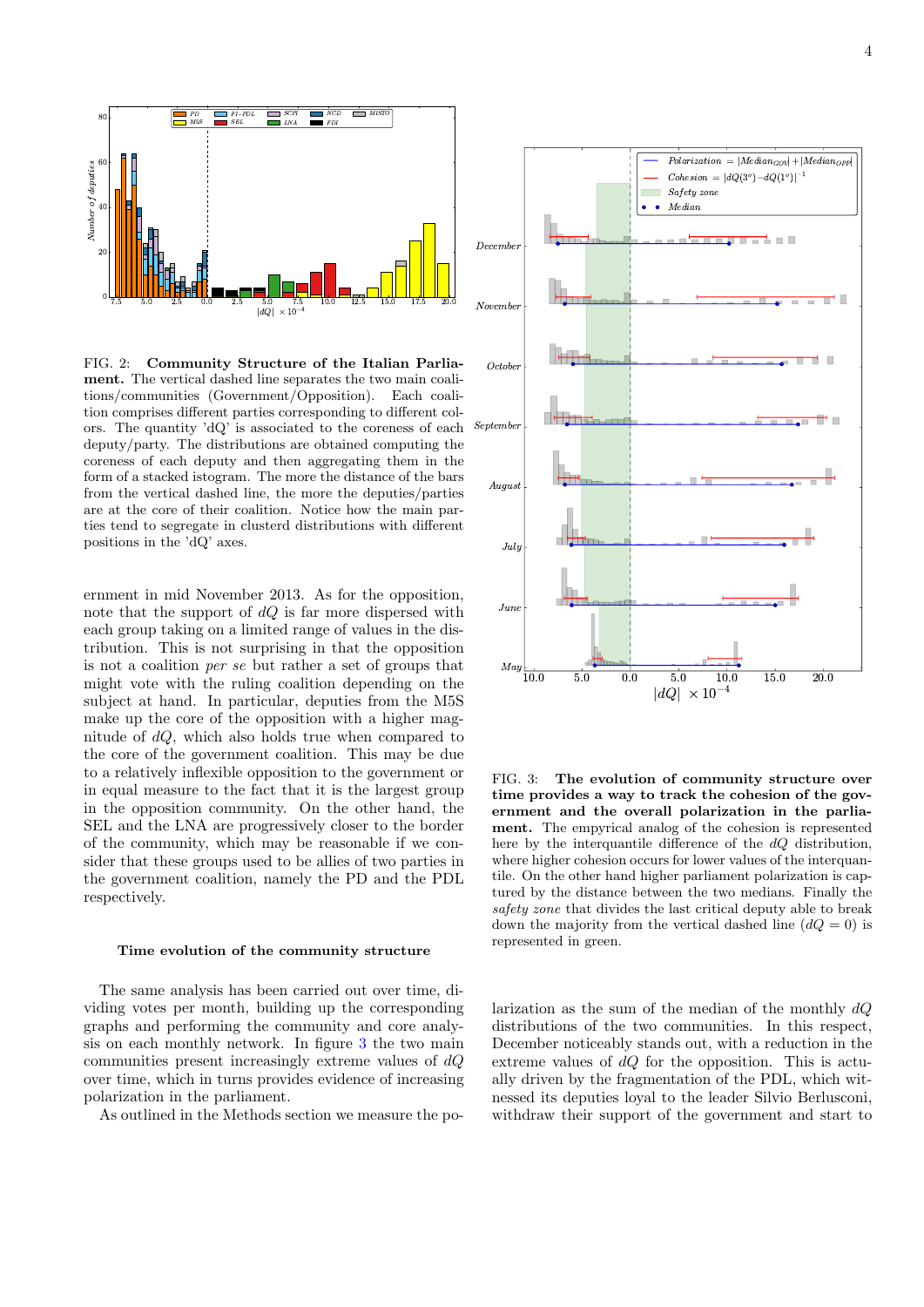vote with the opposition to the point of being identified as part of it.

This figure [3](#page-5-1) illustrates also the cohesion, or rather its flip side: the heterogeneity of deputies within a single community.

In the same figure [3](#page-5-1) we have represented the government stability through a green safety zone corresponding to values of  $dQ$  smaller (in absolute value) than the monthly critical value  $dQ_{critical}$ . In the specific case of the Italian Parliament the Chamber of Deputies has 630 representatives and the critical value will correspond to the  $dQ$ relative to the 316th deputy. If the government loses this deputy will be in trouble otherwise will remain still in the safe zone.

With fixed levels of polarization and cohesion, the wider this zone is, the safer the government is in that month, as it would be able to retain the withdrawal of core deputies proportionally the the stregth required to move the 316th deputy to the other side.

Having investigated the peculiar structure of the government coalition, we focus on a political party that may be partly responsible for the variability of the coalitions topology over time. Indeed the PDL, after a long debate regarding whether to support the government or not, eventually split into two different parties. After the split in mid November, deputies from the FI moved into the opposition community. However, surprisingly, those who left moved from the core of the government to relatively core positions in the opposition, as reported in figure [4.](#page-6-0)



<span id="page-6-0"></span>FIG. 4: The position of single deputies within communities provides insights on what happens when a party splits up. In this particular case the PDL party in mid November 2013 splits into two different parties 'Forza Italia' and 'Nuovo Centrodestra'. Interestigly, nodes at the core of the government coalition become core in the opposition one when the split up occurs. This is evidence of political voting being driven by coalitions' affilitions rather than the policy content of each roll call vote.

This dynamic may somehow explain the peculiar drop

of the polarization observed in December in figure [3,](#page-5-1) as the FI group switched voting behavior to such a degree as to be recognized as part of the opposition, simultaneously reducing the contraposition between the two communities.

#### IV. DISCUSSION

The study of the consensus dynamics in modern parliamentary democracies is of great importance for the validation by citizens of the performance of their representatives. These dynamics are often hidden by complicated voting procedures that prevent the easy identification of these civil representatives. We need new ways to look at the details of the political activities, which go beyond the standard statistical indicators, ways that are able to reveal the dynamics of the general organization of the government, its opposition and even their internal structures, in a format that is intelligible to non-expert users. In this study we introduced a novel procedure to map parliamentary voting trends onto a network structure in which the nodes are the deputies and the edge weights are the strength of their relations. These weights, month by month, quantitatively measure the degree of closeness between couples of deputies as the number of votes they shared in a specific time frame. Once this network has been built up, using Community Detection techniques borrowed from Complex Network Science, it is possible to reconstruct the main coalitions, the government and the opposition from the bottom up; through a 'Core Detection' analysis it is also possible to uncover the internal structure of these aggregations. Using the leverage of later analyses we were able to quantitatively detect the position of each party, the strength and consistency in its coalition and the level of polarization between government and opposition.

Furthermore, the Open Data movements around the world are pushing public administrations to provide free and open access to massive amounts of data, which can be used by citizens and companies as a starting point for the detailed analysis of public policies. In this study, we relied on a recent service introduced by the Italian parliament that allows the automated extraction of certified information about the votes of the Chamber of Deputies. Through this service we have been able to perform a thorough analysis of the dynamics of the Italian parliamentary factions over nearly a year of legislation, using the aforementioned methodology.

These methods open up new possibilities of bringing citizens closer to their representatives, thereby establishing the foundations for a more transparent democracy.

#### Acknowledgments

The authors acknowledge support from the Progetto di Interesse CNR "CRISISLAB", and the FET project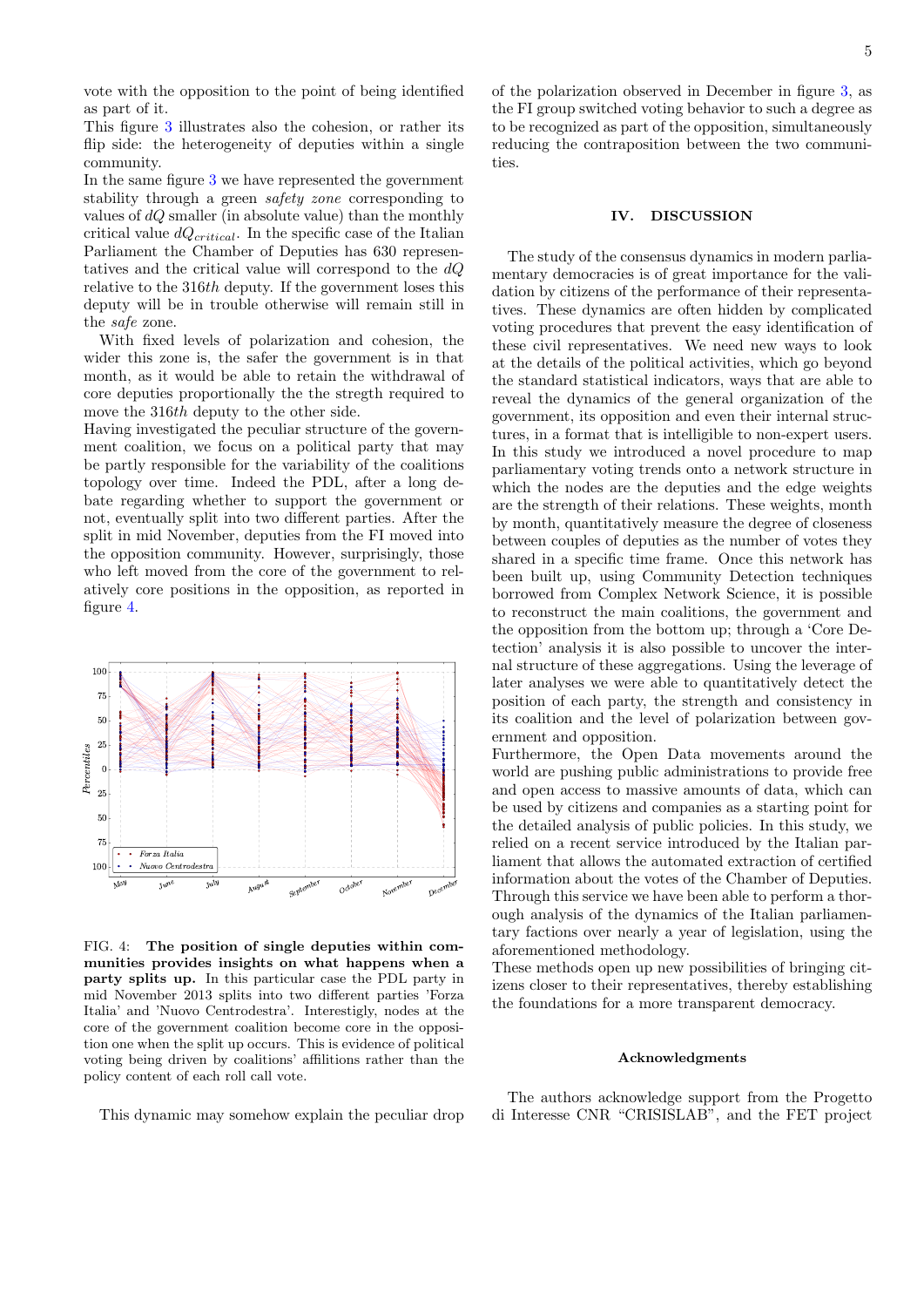SIMPOL 610704. All authors acknowledge enlightening discussions and support from people in LINKALAB. The funders had no role in study design, data collection and analysis, decision to publish, or preparation of the manuscript.

| Party                           | Coalition                                        | $\%^{*}$ | <b>Notes</b>                                             |
|---------------------------------|--------------------------------------------------|----------|----------------------------------------------------------|
| Partito Democratico (PD)        | Gov                                              | $46,5\%$ | Main center-left party, historically lead by Prodi       |
| Il Popolo della Libertà (PDL)   | $\lfloor \text{Gov} / \text{Opp} \rfloor$ 15, 2% |          | Main conservative party, lead by Berlusconi              |
| Forza Italia $(FI)$             | Opp.                                             | $10,6\%$ | From PDL split, founded and lead by Berlusconi           |
| Nuovo Centro Destra (NCD)       | Gov                                              | $4,6\%$  | From PDL split, lead by Alfano                           |
| Scelta Civica (SC)              | Gov                                              | $7,3\%$  | Lead by Monti, PM for one year after $2011$ crisis       |
| Movimento 5 Stelle (M5S)        | Opp                                              | $16,3\%$ | Lead by comedian Grillo, form of <i>direct</i> democracy |
| Sinistra-Ecologia-Libertà (SEL) | Opp                                              | $5,6\%$  | Left party, former ally of PD                            |
| $Lega$ Nord $(LN)$              | Opp                                              | $3,2\%$  | Autonomist party of Northern Italy, former ally of PDL   |

<span id="page-7-19"></span>TABLE I: Outline of the main Italian parties

∗ Shares updated to may 2014, smaller parties omitted.

- <span id="page-7-0"></span>[1] G. C. Layman, T. M. Carsey, and J. M. Horowitz, Annu. Rev. Polit. Sci. 9, 83 (2006).
- <span id="page-7-1"></span>[2] M. P. Fiorina, S. A. Abrams, and J. C. Pope, The Journal of Politics 70, 556 (2008).
- <span id="page-7-2"></span>[3] G. Caldarelli, Scale-Free Networks: Complex Webs in Nature and Technology (Oxford University Press, USA, 2007).
- <span id="page-7-3"></span>[4] M. E. Newman, SIAM review 45, 167 (2003).
- <span id="page-7-4"></span>[5] M. A. Porter, P. J. Mucha, M. E. Newman, and C. M. Warmbrand, Proceedings of the National Academy of Sciences of the United States of America 102, 7057 (2005).
- <span id="page-7-5"></span>[6] J. H. Fowler, Political Analysis 14, 456 (2006).
- <span id="page-7-6"></span>[7] W. K. Tam Cho and J. H. Fowler, The Journal of Politics 72, 124 (2010).
- <span id="page-7-7"></span>[8] A. S. Waugh, L. Pei, J. H. Fowler, P. J. Mucha, and M. A. Porter, arXiv preprint arXiv:0907.3509 (2009).
- <span id="page-7-8"></span>[9] Y. Zhang, A. Friend, A. L. Traud, M. A. Porter, J. H. Fowler, and P. J. Mucha, Physica A: Statistical Mechanics and its Applications 387, 1705 (2008).
- <span id="page-7-9"></span>[10] A. S. Waugh, L. Pei, J. H. Fowler, P. J. Mucha, and
- M. A. Porter, arXiv preprint arXiv:0907.3509 (2009).
- <span id="page-7-10"></span>[11] M. E. Newman and M. Girvan, Physical review E 69, 026113 (2004).
- <span id="page-7-13"></span>[12] S. Fortunato, Physics Reports 486, 75 (2010).
- <span id="page-7-14"></span>[13] M. E. Newman, Physical Review E 70, 056131 (2004).
- <span id="page-7-15"></span>[14] V. De Leo, G. Santoboni, F. Cerina, M. Mureddu, L. Secchi, and A. Chessa, Physical Review E 88, 042810 (2013).
- <span id="page-7-16"></span>[15] J. Moody and P. J. Mucha, Network Science 1, 119 (2013).
- <span id="page-7-11"></span>[16] i.e. both vote in favor, against or abstain from vote. No edges are drawn for absent deputies.
- <span id="page-7-12"></span>[17] We check whether this transition leads to some votes in which none of the two deputies had their chairs without finding any discontinuity.
- <span id="page-7-17"></span>[18] The median has been preferred to the mean as a measure of location, because the distributions of both communities are strongly (negatively) skewed.
- <span id="page-7-18"></span>[19] http://dati.camera.it/sparql
- <span id="page-7-20"></span>[20] http://documenti.camera.it/votazioni/votazionitutte /FormVotazioni.Asp?Legislatura=XVII